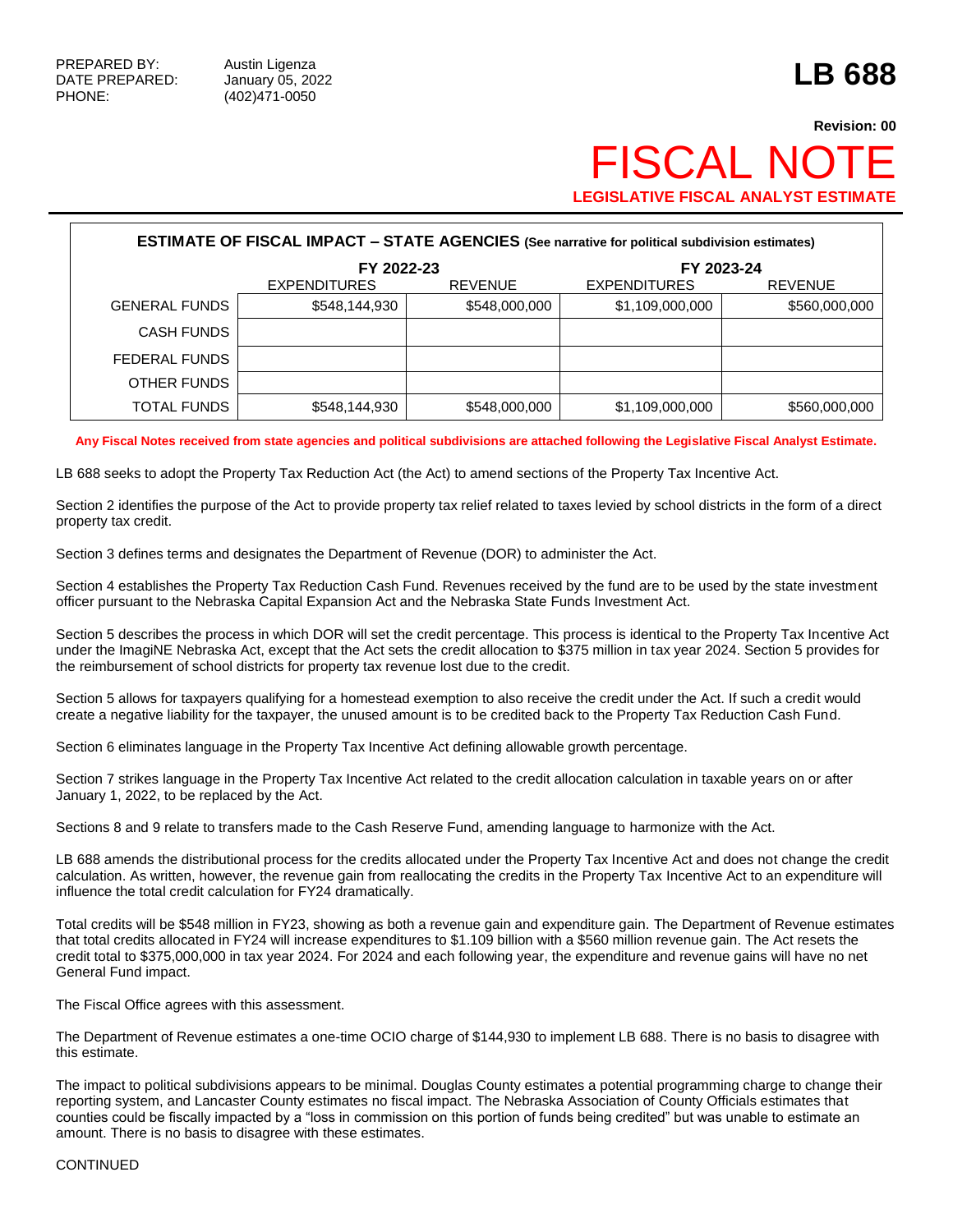|                                                                                                                      |                            |                                             | ADMINISTRATIVE SERVICES STATE BUDGET DIVISION: REVIEW OF AGENCY & POLT. SUB. RESPONSE |  |
|----------------------------------------------------------------------------------------------------------------------|----------------------------|---------------------------------------------|---------------------------------------------------------------------------------------|--|
| LB: 688                                                                                                              | AM:                        | AGENCY/POLT. SUB: Lancaster County Assessor |                                                                                       |  |
|                                                                                                                      | REVIEWED BY: Neil Sullivan | DATE: 1/18/2022                             | PHONE: (402) 471-4179                                                                 |  |
| COMMENTS: No basis to disagree with the assessment of no fiscal impact to the Lancaster County Assessor from LB 688. |                            |                                             |                                                                                       |  |

### ADMINISTRATIVE SERVICES STATE BUDGET DIVISION: REVIEW OF AGENCY & POLT. SUB. RESPONSE

| LB: 688                                                                                                   | AM:                        |                 | AGENCY/POLT. SUB: Douglas County Assessor |  |  |
|-----------------------------------------------------------------------------------------------------------|----------------------------|-----------------|-------------------------------------------|--|--|
|                                                                                                           | REVIEWED BY: Neil Sullivan | DATE: 1/14/2022 | PHONE: (402) 471-4179                     |  |  |
| COMMENTS: The Douglas County Assessor assessment of minimal fiscal impact from LB 688 appears reasonable. |                            |                 |                                           |  |  |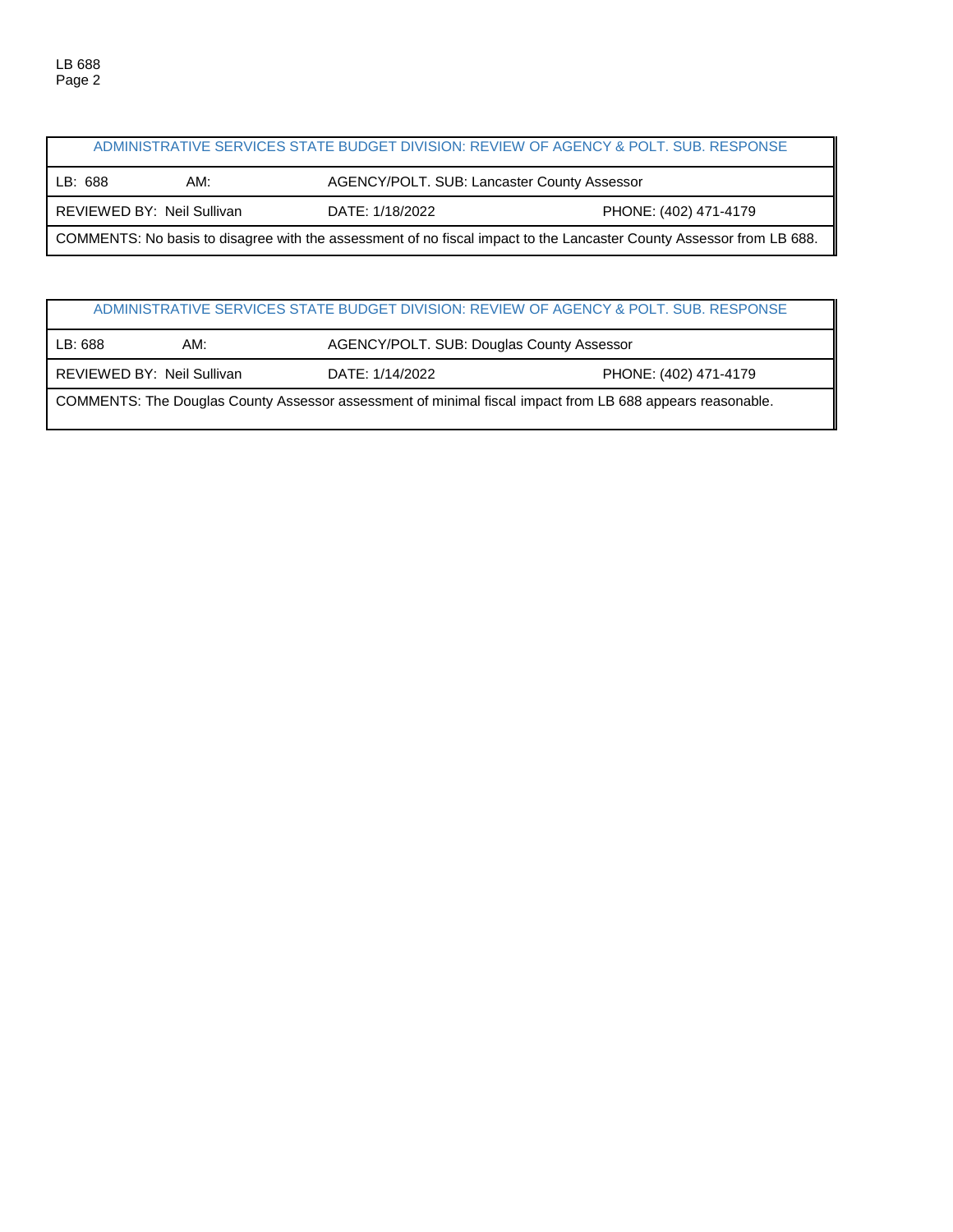## **LB 688 - Revised Fiscal Note 2022**

| <b>State Agency Estimate</b>                        |                              |                |                              |               |                              |               |
|-----------------------------------------------------|------------------------------|----------------|------------------------------|---------------|------------------------------|---------------|
| State Agency Name: Department of Revenue            |                              |                |                              |               | Date Due LFO:                |               |
| Approved by: Tony Fulton                            |                              | Date Prepared: | 1/18/2022                    |               | Phone: 471-5896              |               |
|                                                     | FY 2022-2023<br>Expenditures | Revenue        | FY 2023-2024<br>Expenditures | Revenue       | FY 2024-2025<br>Expenditures | Revenue       |
| General Funds<br>Cash Funds<br><b>Federal Funds</b> | \$548,144,930                | \$548,000,000  | \$1,109,000,000              | \$560,000,000 | \$375,000,000                | \$375,000,000 |
| Other Funds<br><b>Total Funds</b>                   | \$548,144,930                | \$548,000,000  | \$1,109,000,000              | \$560,000,000 | \$375,000,000                | \$375,000,000 |

LB 688 creates the Property Tax Reduction Act (Act) and the Property Tax Reduction Cash Fund (Fund). Beginning with tax year 2022, each eligible taxpayer will receive a property tax credit against the school district taxes levied on his or her property. It will appear on the property tax statement. The credit amount will equal the credit percentage for the tax year, as set by the Department of Revenue (DOR), multiplied by the amount of school district taxes levied against the eligible taxpayer's property for that year. Likewise, LB 688 ends the issuance of credits under the Property Tax Incentive Act for use against income and franchise taxes for taxable years beginning before January 1, 2022.

The Act defines allowable growth percentage as the percentage increase, if any, in the total assessed value of all real property in Nebraska from the prior year to the current year, as determined by DOR, except that the amount cannot exceed 5%. Eligible taxpayer means any individual, corporation, partnership, limited liability company, trust, estate, or other entity that pays school district taxes. School district property taxes means property taxes levied on real property in Nebraska by school districts, excluding property taxes levied for bonded indebtedness and property taxes levied because of limit overrides on property tax levies.

DOR will set the credit percentage as follows:

- For tax year 2022, DOR will set the credit percentage so that the total amount of credits for such year is the maximum of the income tax credits allowed under Neb. Rev. Stat. § 77-6703(2)(b) of the Property Tax Incentive Act for taxable years beginning in calendar year 2021 plus either
	- i. The amont calculated for such calendar year under  $\S 77-4602(3)(b)(ii)(B)$  or
	- ii. The amount calculated for such calendar year under  $\frac{8}{3}$  77-4602(3)(c)(ii)(B), whichever is applicable.
- For tax year 2023, DOR will set the credit percentage so that the total amount of credits for such year is the maximum amount of credits allowed in tax year 2022 plus either
	- i. The amount calculated for such calendar year under  $\S 77-4602(3)(b)(ii)(B)$  or

| <b>Major Objects of Expenditure</b> |                             |                         |                     |                     |                              |                              |                              |  |
|-------------------------------------|-----------------------------|-------------------------|---------------------|---------------------|------------------------------|------------------------------|------------------------------|--|
| <b>Class Code</b>                   | <b>Classification Title</b> | $22 - 23$<br><b>FTE</b> | 23-24<br><b>FTE</b> | 24-25<br><b>FTE</b> | 22-23<br><b>Expenditures</b> | 23-24<br><b>Expenditures</b> | 24-25<br><b>Expenditures</b> |  |
|                                     |                             |                         |                     |                     |                              |                              |                              |  |
|                                     |                             |                         |                     |                     |                              |                              |                              |  |
|                                     |                             |                         |                     |                     |                              |                              |                              |  |
|                                     |                             |                         |                     |                     |                              |                              |                              |  |
|                                     |                             |                         |                     |                     |                              |                              |                              |  |
|                                     |                             |                         |                     |                     | \$144,930                    |                              |                              |  |
|                                     |                             |                         |                     |                     |                              |                              |                              |  |
|                                     |                             |                         |                     |                     |                              |                              |                              |  |
|                                     |                             |                         |                     |                     |                              |                              |                              |  |
|                                     |                             |                         |                     |                     | \$144.930                    |                              |                              |  |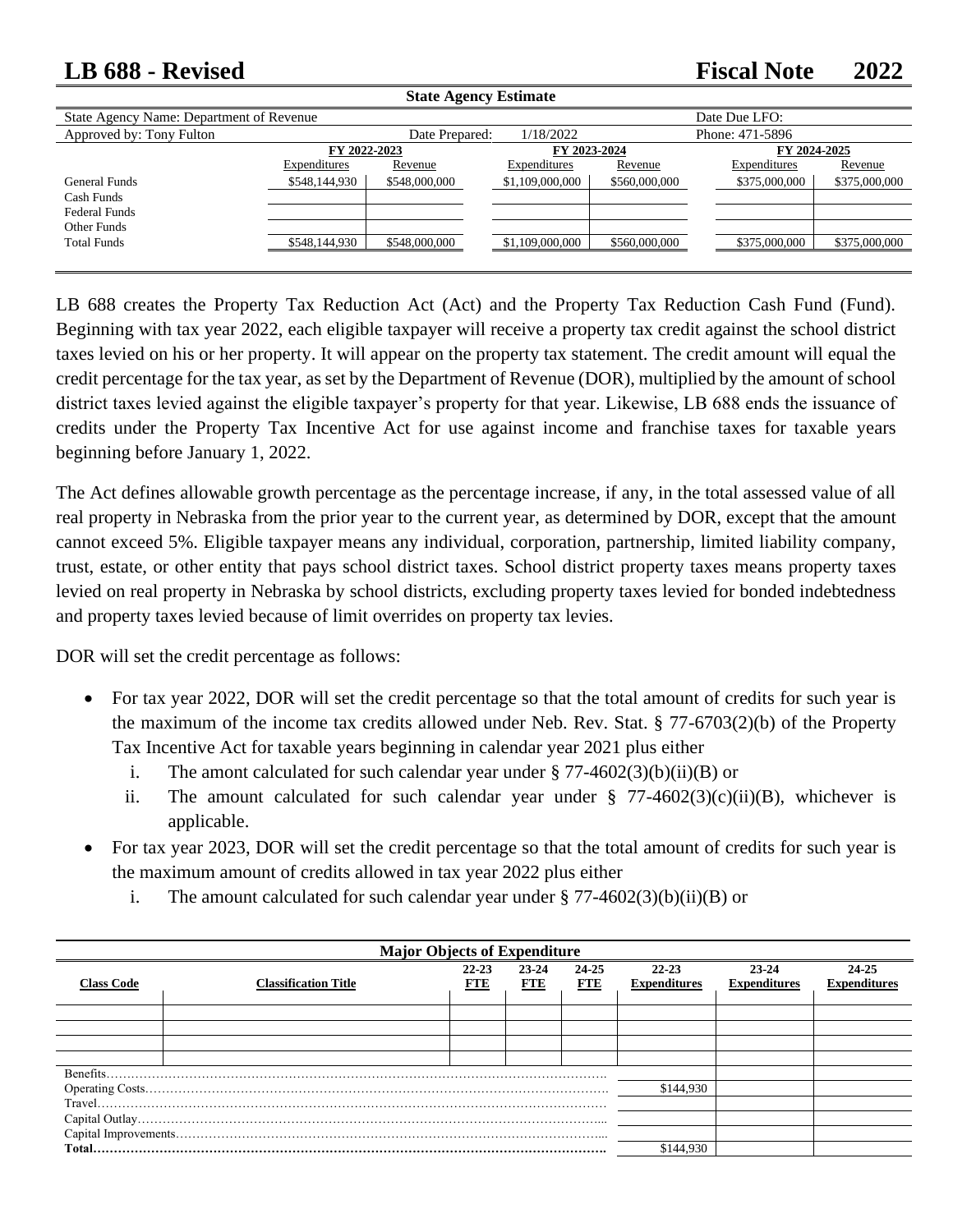- ii. The amount calculated for such calendar year under  $\S$  77-4602(3)(c)(ii)(B), whichever is applicable.
- For taxable year 2024, DOR will set the credit percentage so that the total amount of credits for such year shall be \$375 million.
- For taxable year 2025 and each tax year thereafter, DOR will set the credit percentage so that the total amount of credits for such year shall be \$375 million plus the allowable growth percentage.

Eligible taxpayers who qualify for the homestead exemption are qualified for the property tax credit to the extent of any remaining liability after the homestead exemption. If this property tax credit results in a property tax liability on the homestead that is less than zero, the amount that cannot be used will be returned by the school distrit to the Property Tax Administrator by July 1 of the year the amount was disbursed. The Property Tax Administrator must immediately credit any funds returned to the Fund. Uponthe return of any credit amounts, the school district must electronically file a report with the Property Tax Administrator, on a form prescribed by the Tax Commissioner, indicationg the amount of unused credits returned.

The Act requires the State to reimburse school districts for the property tax revenue lost as result of the granted property tax credits. The amount disbursed to each school district will equal the total amount of credits for the year multiplied by the ratio of the total school district taxes levied by the school district to the total school district taxes levied in Nebraska. By September 15th, the Property Tax Administator must determine the amount to be disbursed to each school district and certify the amounts to the State Treasurer and each school distrct. The disbursements will occur in two equal payments on January  $31<sup>st</sup>$  and April  $1<sup>st</sup>$ .

The Nebraska Transformational project Fund cannot make any transfer before fiscal year 2025-26 or before the total amount of property tax credits granted annualy under the Act reaches \$375 million. In addition to the Nebraska Property Tax Incentive Act, LB 688 prohibits the transfer of funds from the Cash Reserve Fund to fulfill the obligations created under the Act unless the fund after such transfer equal at least \$500 million.

LB 688 will have the following impact to both General Fund revenues and expenditures:

|            |     | General Fund |    | General Fund    |
|------------|-----|--------------|----|-----------------|
|            |     | Revenues     |    | Expenditures    |
| FY 2022-23 | S.  | 548,000,000  |    | 548,000,000     |
| FY 2023-24 | \$. | 560,000,000  |    | \$1,109,000,000 |
| FY 2024-25 |     | 375,000,000  | S. | 375,000,000     |

LB 688 would require a one-time programming charge of \$144,930 paid to the OCIO for mainframe and web development costs.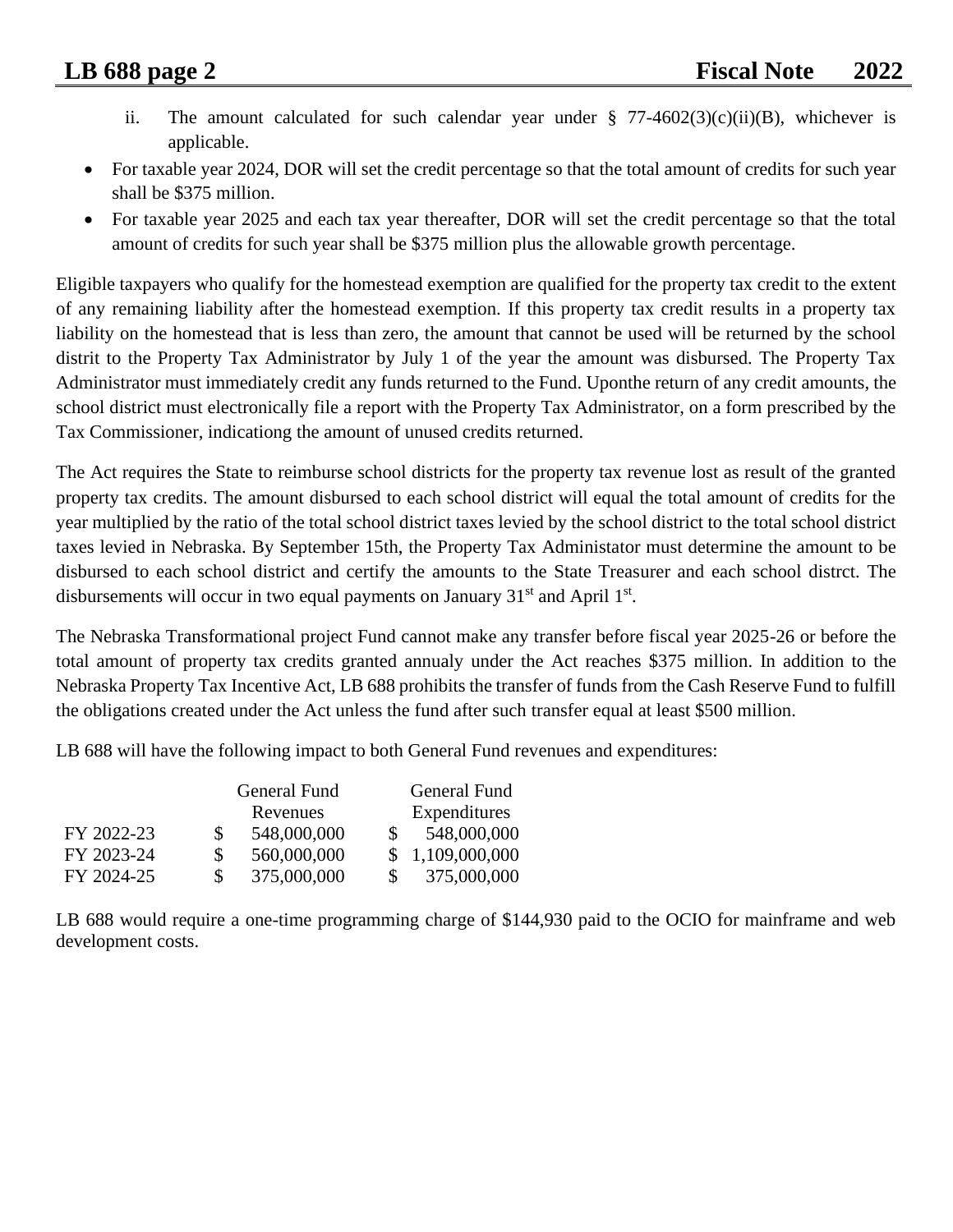**Please complete ALL (5) blanks in the first three lines. 2022**

| LB <sub>(1)</sub> 688           |                                                 |                                                                   |                     |            | <b>FISCAL NOTE</b>        |
|---------------------------------|-------------------------------------------------|-------------------------------------------------------------------|---------------------|------------|---------------------------|
|                                 | State Agency OR Political Subdivision Name: (2) | Lancaster County Assessor/ROD                                     |                     |            |                           |
|                                 | Prepared by: (3) Scott Gaines                   | Date Prepared: $(4)$ 1/7/22                                       |                     |            | Phone: $(5)$ 402-441-6580 |
|                                 |                                                 | <b>ESTIMATE PROVIDED BY STATE AGENCY OR POLITICAL SUBDIVISION</b> |                     |            |                           |
|                                 | <b>EXPENDITURES</b>                             | FY 2022-23<br><b>REVENUE</b>                                      | <b>EXPENDITURES</b> | FY 2023-24 | <b>REVENUE</b>            |
| <b>GENERAL FUNDS</b>            |                                                 |                                                                   |                     |            |                           |
| <b>CASH FUNDS</b>               |                                                 |                                                                   |                     |            |                           |
| <b>FEDERAL FUNDS</b>            |                                                 |                                                                   |                     |            |                           |
| <b>OTHER FUNDS</b>              |                                                 |                                                                   |                     |            |                           |
| <b>TOTAL FUNDS</b>              |                                                 |                                                                   |                     |            |                           |
| <b>Explanation of Estimate:</b> |                                                 |                                                                   |                     |            |                           |

No fiscal impact to the Lancaster County Assessor's Office.

|                           |                            |       | BREAKDOWN BY MAJOR OBJECTS OF EXPENDITURE |                     |
|---------------------------|----------------------------|-------|-------------------------------------------|---------------------|
| <b>Personal Services:</b> |                            |       |                                           |                     |
|                           | <b>NUMBER OF POSITIONS</b> |       | 2022-23                                   | $2023 - 24$         |
| <b>POSITION TITLE</b>     | 22-23                      | 23-24 | <b>EXPENDITURES</b>                       | <b>EXPENDITURES</b> |
|                           |                            |       |                                           |                     |
|                           |                            |       |                                           |                     |
|                           |                            |       |                                           |                     |
|                           |                            |       |                                           |                     |
|                           |                            |       |                                           |                     |
|                           |                            |       |                                           |                     |
|                           |                            |       |                                           |                     |
|                           |                            |       |                                           |                     |
|                           |                            |       |                                           |                     |
|                           |                            |       |                                           |                     |
|                           |                            |       |                                           |                     |

\_\_\_\_\_\_\_\_\_\_\_\_\_\_\_\_\_\_\_\_\_\_\_\_\_\_\_\_\_\_\_\_\_\_\_\_\_\_\_\_\_\_\_\_\_\_\_\_\_\_\_\_\_\_\_\_\_\_\_\_\_\_\_\_\_\_\_\_\_\_\_\_\_\_\_\_\_\_\_\_\_\_\_\_\_\_\_\_\_\_\_\_\_\_\_\_\_\_\_\_\_ \_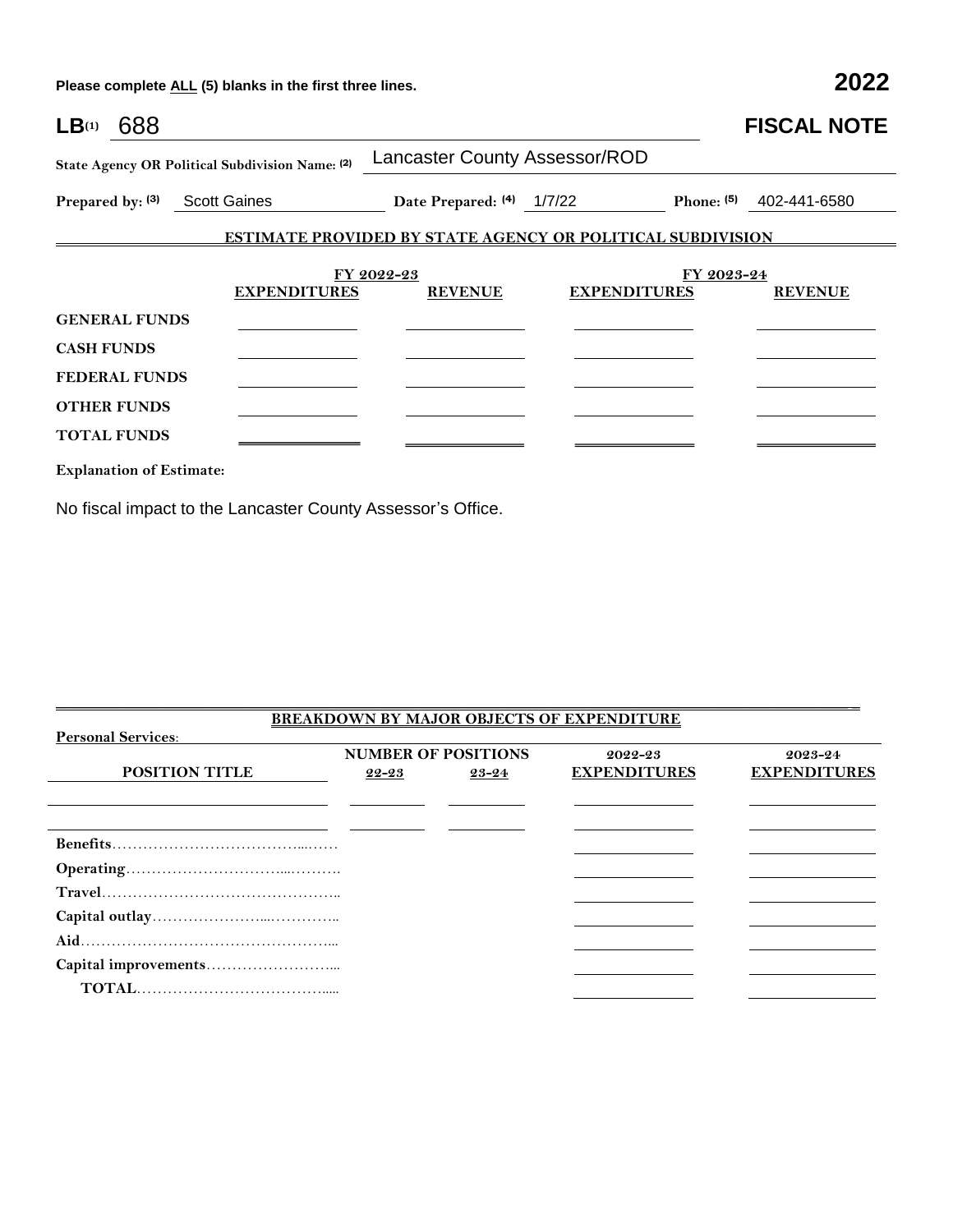**Please complete ALL (5) blanks in the first three lines. 2022**

| LB <sup>(1)</sup>    | 688 |                                                 |                                                            |                     |                                   | <b>FISCAL NOTE</b> |
|----------------------|-----|-------------------------------------------------|------------------------------------------------------------|---------------------|-----------------------------------|--------------------|
|                      |     | State Agency OR Political Subdivision Name: (2) | Douglas County Assessor/Register of Deeds                  |                     |                                   |                    |
| Prepared by: (3)     |     | <b>Michael Goodwillie</b>                       | Date Prepared: (4)                                         | 1/12/2021           | Phone:<br>$(5)(402)$ 444-<br>6703 |                    |
|                      |     |                                                 | ESTIMATE PROVIDED BY STATE AGENCY OR POLITICAL SUBDIVISION |                     |                                   |                    |
|                      |     | <b>EXPENDITURES</b>                             | FY 2022-23<br><b>REVENUE</b>                               | <b>EXPENDITURES</b> | FY 2023-24                        | <b>REVENUE</b>     |
| <b>GENERAL FUNDS</b> |     |                                                 |                                                            |                     |                                   |                    |
| <b>CASH FUNDS</b>    |     |                                                 |                                                            |                     |                                   |                    |
| <b>FEDERAL FUNDS</b> |     |                                                 |                                                            |                     |                                   |                    |
| <b>OTHER FUNDS</b>   |     |                                                 |                                                            |                     |                                   |                    |
| <b>TOTAL FUNDS</b>   |     |                                                 |                                                            |                     |                                   |                    |

**Explanation of Estimate: LB 688 would provide for a credit on a taxpayer's property tax bill for school district property taxes paid. The Department of Revenue determines a "credit percentage" which, when multiplied by the school district taxes for the taxpayer, would determine the amount of the credit. The State of Nebraska would reimburse school districts for tax losses resulting from the application of the credit. The credit also applies to taxpayers receiving homestead exemption when there is a remaining tax liability after the homestead exemption has been applied.** 

Currently, our office keeps track of the property tax credit amount, enters it into the county's billing system, and the system calculates the tax bill, including the credit. We would do the same with this credit percentage that we would receive under LB 688. So we would anticipate no cost to administer the bill directly to our office. That said, this credit appears to be calculated in a different way than the existing credit is and the application of the credit would require some additional programming from DotComm—the tech entity that programs and generates the tax billing for the county.

|                           |       |                            | <b>BREAKDOWN BY MAJOR OBJECTS OF EXPENDITURE</b> |                     |
|---------------------------|-------|----------------------------|--------------------------------------------------|---------------------|
| <b>Personal Services:</b> |       |                            |                                                  |                     |
|                           |       | <b>NUMBER OF POSITIONS</b> | 2022-23                                          | 2023-24             |
| <b>POSITION TITLE</b>     | 22-23 | 23-24                      | <b>EXPENDITURES</b>                              | <b>EXPENDITURES</b> |
|                           |       |                            |                                                  |                     |
|                           |       |                            |                                                  |                     |
|                           |       |                            |                                                  |                     |
|                           |       |                            |                                                  |                     |
|                           |       |                            |                                                  |                     |
|                           |       |                            |                                                  |                     |
|                           |       |                            |                                                  |                     |
|                           |       |                            |                                                  |                     |
|                           |       |                            |                                                  |                     |